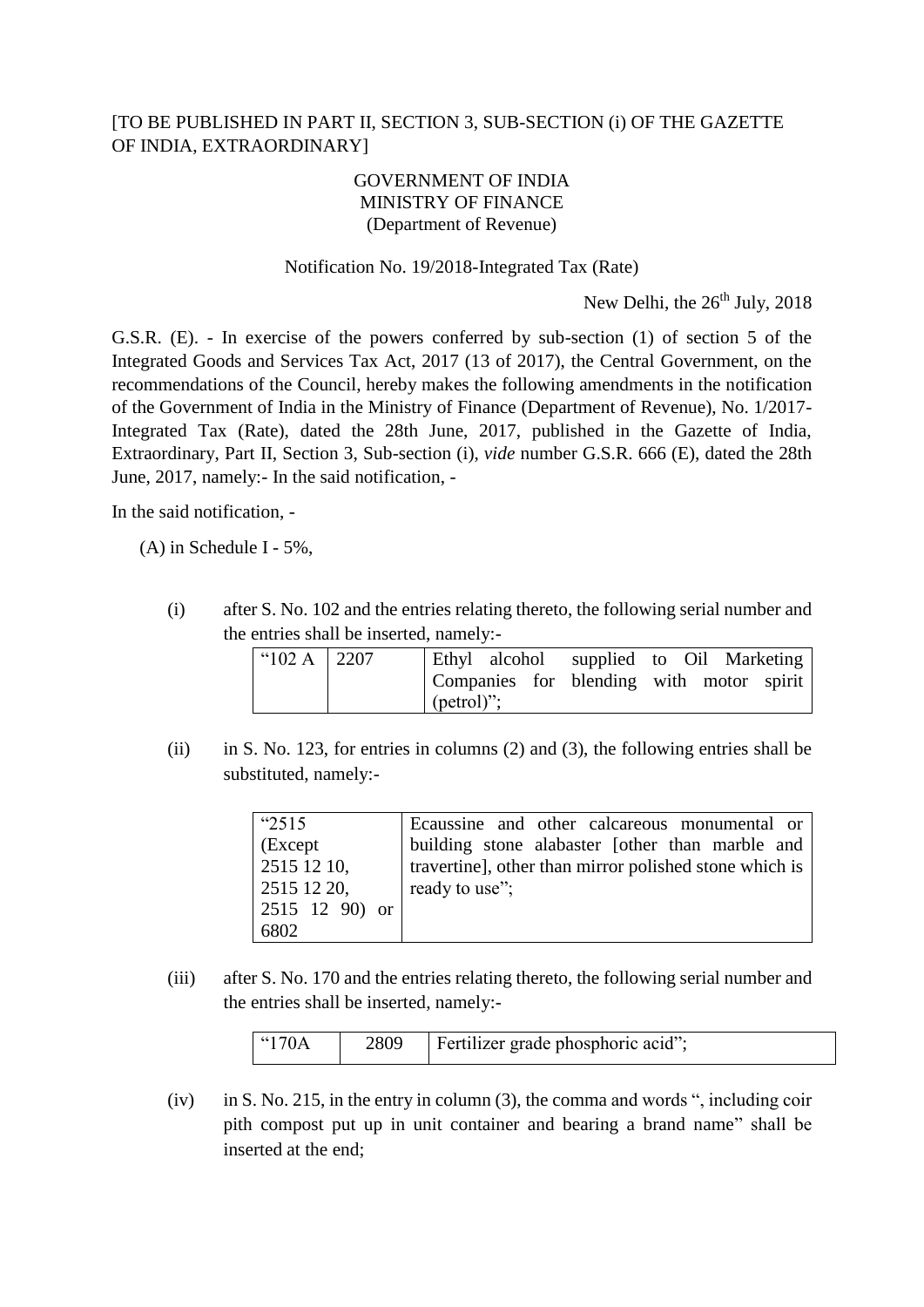- (v) in S. No. 219, for the entry in column (3), the entry "Coir mats, matting, floor covering and handloom durries", shall be substituted;
- (vi) in S. No. 219A, for the entry in column (3), the entry "all goods" shall be substituted;
- (vii) in S. No. 222, for entries in columns (2) and (3), the following entries shall be substituted, namely:-

|      |  | "61 or 6501 or Article of apparel and clothing accessories or |  |  |  |  |  |
|------|--|---------------------------------------------------------------|--|--|--|--|--|
| 6505 |  | cap/topi, knitted or crocheted, of sale value not             |  |  |  |  |  |
|      |  | exceeding Rs 1000 per piece";                                 |  |  |  |  |  |

- (viii) in S. No. 225, in column (3), for the figure "500" the figure "1000" shall be substituted;
- (ix) in S. No. 264, for the entry in column (3), the entry "Biomass briquettes or solid bio fuel pellets", shall be substituted;

(B) in Schedule II- 12%, -

- (i) S. No. 57B and the entries relating thereto shall be omitted;
- (ii) after S. No. 96 and the entries relating thereto, the following serial number and the entries shall be inserted, namely: -

| "96A | 4409 | Bamboo flooring"; |
|------|------|-------------------|
|      |      |                   |

- (iii) in S. No. 146, in the entry in column (3), the words "except the items covered in 219 in Schedule I", shall be inserted at the end;
- (iv) S. No. 147 and the entries relating thereto shall be omitted;
- (v) after S. No. 185 and the entries relating thereto, the following serial number and the entries shall be inserted, namely: -

| $\mid$ "185A | 7419 99 30   Brass Kerosene Pressure Stove"; |
|--------------|----------------------------------------------|
|              |                                              |

(vi) for S. No. 195A and the entries relating thereto, the following serial numbers and the entries shall be substituted, namely: -

| $^{\circ}195A$ | 8420 | Hand operated rubber roller                                          |
|----------------|------|----------------------------------------------------------------------|
| 195AA          | 8424 | Nozzles for drip irrigation equipment or nozzles<br>for sprinklers"; |

(vii) after S. No. 206 and the entries relating thereto, the following serial number and the entries shall be inserted, namely:-

| 206A | oп | Cell Motor Vehicles |
|------|----|---------------------|
| .    | Ō. | Fuel $C_6$          |
|      |    |                     |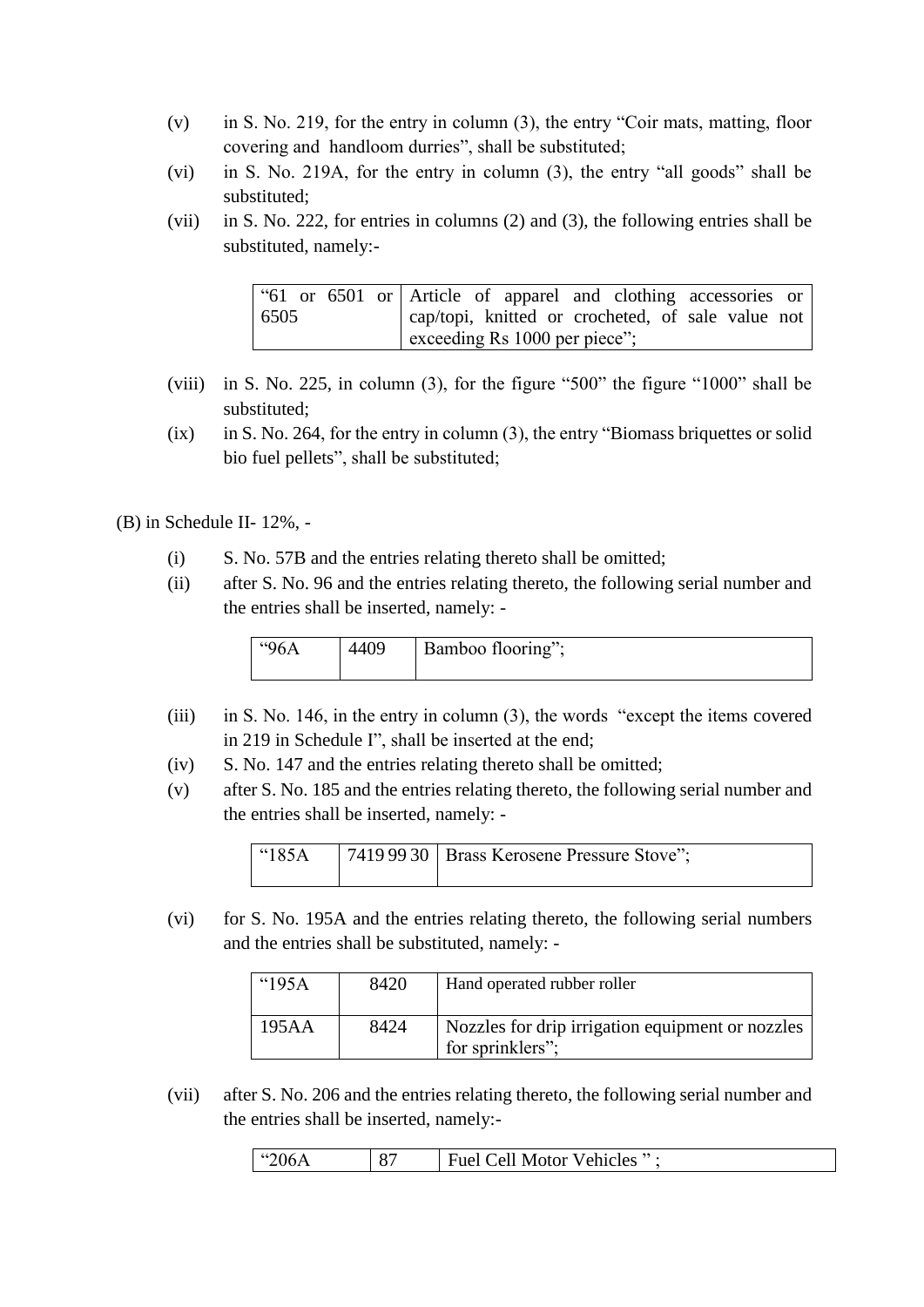(viii) after S. No. 231A and the entries relating thereto, the following serial number and the entries shall be inserted, namely: -

| $\frac{14}{21}$<br>2.1D | 9607 | Slide fasteners"; |
|-------------------------|------|-------------------|
|-------------------------|------|-------------------|

(ix) in S. No. 235, for entries in columns (2) and (3), the following entries shall be substituted, namely:-

| " $9619$<br>00 |    | $30,$ All goods"; |
|----------------|----|-------------------|
| 9619 00 40,    | or |                   |
| 9619 00 90     |    |                   |

(C) in Schedule III - 18%, -

- (i) in S. No. 25, in column (3), after the words, "of any strength", the brackets and words "[other than ethyl alcohol supplied to Oil Marketing Companies for blending with motor spirit (petrol)]" shall be inserted;
- (ii) after S. No. 52 and the entries relating thereto, the following serial numbers and the entries shall be inserted, namely:-

| 4452A | 3208 | Paints and varnishes (including enamels and          |
|-------|------|------------------------------------------------------|
|       |      | lacquers) based on synthetic polymers or chemically  |
|       |      | modified natural polymers, dispersed or dissolved in |
|       |      | a non-aqueous medium; solutions as defined in Note   |
|       |      | 4 to this Chapter                                    |
| 52B   | 3209 | Paints and varnishes (including enamels and          |
|       |      | lacquers) based on synthetic polymers or chemically  |
|       |      | modified natural polymers, dispersed or dissolved in |
|       |      | an aqueous medium                                    |
| 52C   | 3210 | Other paints and varnishes (including enamels,       |
|       |      | lacquers and distempers); prepared water pigments    |
|       |      | of a kind used for finishing leather";               |

(iii) after S. No. 54A and the entries relating thereto, the following serial number and the entries shall be inserted, namely:-

| " $54B$ | 3214 | Glaziers' putty, grafting putty, resin cements,       |
|---------|------|-------------------------------------------------------|
|         |      | caulking compounds and other mastics; painters'       |
|         |      | fillings; non- refractory surfacing preparations for  |
|         |      | facades, indoor walls, floors, ceilings or the like"; |

- (iv) in S. No. 137, in column (3), after the words, "or end-jointed" the brackets and words, "[other than bamboo flooring]" shall be added;
- (v) in S. No. 177E, in column (3), the words "except the items covered in Sl. No. 123 in Schedule I", shall be inserted at the end;
- (vi) in S. No. 253, for the entry in column (3), the entry "Other articles of copper [other than Brass Kerosene Pressure Stove]" shall be substituted;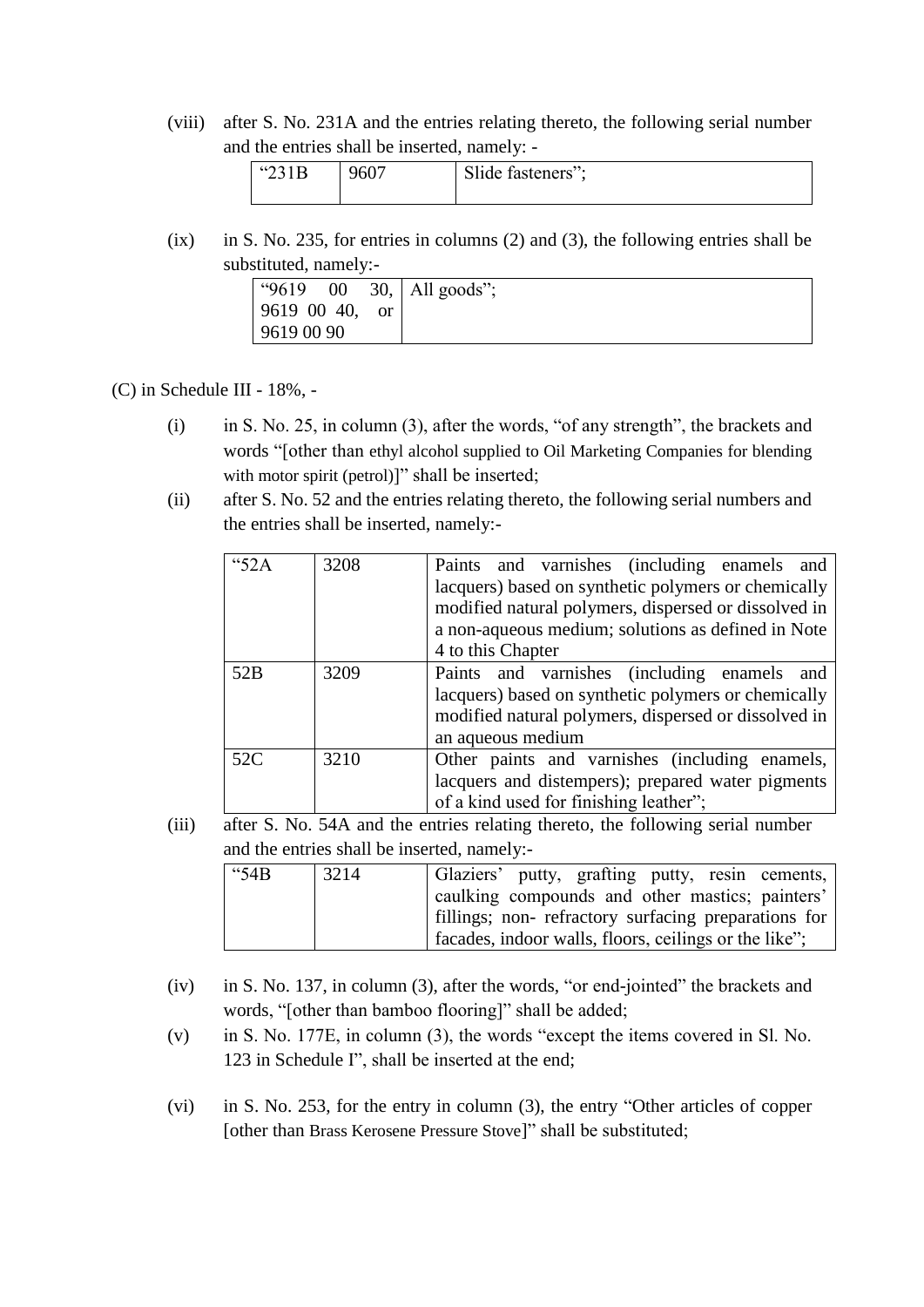(vii) after S. No. 319 and the entries relating thereto, the following serial number and the entries shall be inserted, namely: -

| "319A | 8418 | Refrigerators, freezers and other refrigerating or |
|-------|------|----------------------------------------------------|
|       |      | freezing equipment, electric or other; heat pumps  |
|       |      | other than air conditioning machines of heading    |
|       |      | $8415$ ":                                          |

- (viii) in S. No. 321, for the entry in column (3), the entry "Calendering or other rolling machines, other than for metals or glass, and cylinders therefor [other than Hand operated rubber roller]" shall be substituted;
- (ix) after S. No. 341 and the entries relating thereto, the following serial number and the entries shall be inserted, namely:-

| $^{\circ}341A$ | 8450 |  | Household or laundry-type washing machines,  |  |
|----------------|------|--|----------------------------------------------|--|
|                |      |  | including machines which both wash and dry"; |  |

(x) after S. No. 376A and the entries relating thereto, the following serial numbers and the entries shall be inserted, namely:-

| "376AA | 8507 60 00 | <b>Lithium-ion Batteries</b>                          |
|--------|------------|-------------------------------------------------------|
| 376AB  | 8508       | Vacuum cleaners                                       |
| 376AC  | 8509       | Electro-mechanical domestic appliances, with self-    |
|        |            | contained electric motor, other than vacuum cleaners  |
|        |            | of heading 8508 [other than wet grinder consisting of |
|        |            | stone as a grinder]                                   |
| 376AD  | 8510       | Shavers, hair clippers and hair-removing appliances,  |
|        |            | with self-contained electric motor";                  |

(xi) after S. No. 378 and the entries relating thereto, the following serial number and the entries shall be inserted, namely:-

| " $378A$ | 8516 | Electric instantaneous or storage water heaters and     |
|----------|------|---------------------------------------------------------|
|          |      | immersion heaters; electric space heating apparatus     |
|          |      | and soil heating apparatus; electro thermic hair-       |
|          |      | dressing apparatus (for example, hair dryers, hair      |
|          |      | curlers, curling tong heaters) and hand dryers;         |
|          |      | electric smoothing irons; other electro-thermic         |
|          |      | appliances of a kind used for domestic purposes;        |
|          |      | electric heating resistors, other than those of heading |
|          |      | $8545$ ":                                               |

(xii) after S. No. 383B and the entries relating thereto, the following serial number and the entries shall be inserted, namely:-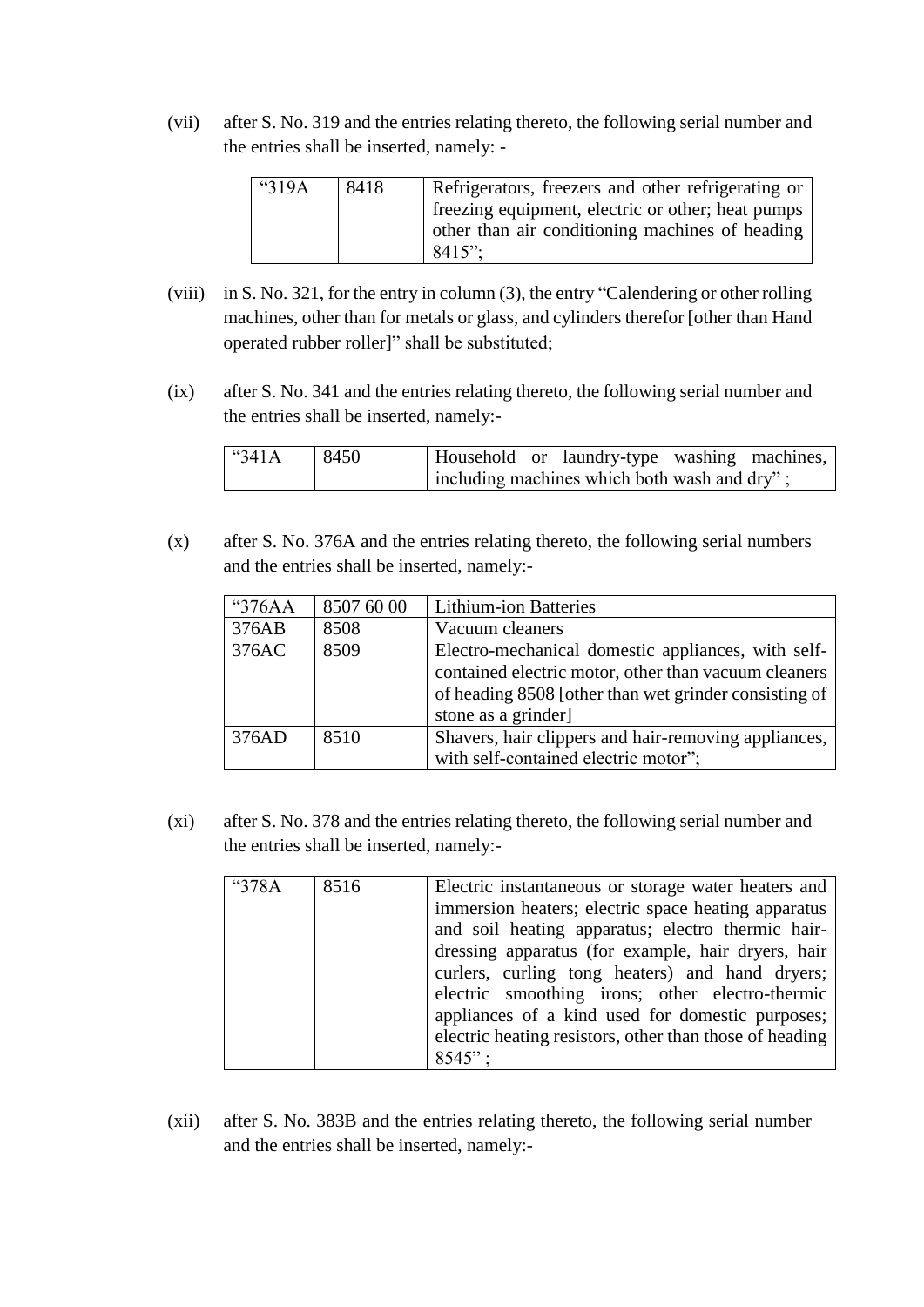| "383C | 8528 | Television set (including LCD or LED television) of |  |
|-------|------|-----------------------------------------------------|--|
|       |      | screen size not exceeding 68 cm";                   |  |

(xiii) after S. No. 401 and the entries relating thereto, the following serial number and the entries shall be inserted, namely:-

| "401A | 8705 | Special purpose motor vehicles, other than those<br>principally designed for the transport of persons or<br>goods (for example, breakdown lorries, crane lorries,<br>fire fighting vehicles, concrete-mixer lorries, road<br>sweeper lorries, spraying lorries, mobile workshops,<br>mobile radiological unit)"; |
|-------|------|------------------------------------------------------------------------------------------------------------------------------------------------------------------------------------------------------------------------------------------------------------------------------------------------------------------|
|-------|------|------------------------------------------------------------------------------------------------------------------------------------------------------------------------------------------------------------------------------------------------------------------------------------------------------------------|

(xiv) after S. No. 402 and the entries relating thereto, the following serial number and the entries shall be inserted, namely:-

| 402A | 8709 | Works trucks, self-propelled, not fitted with lifting or |
|------|------|----------------------------------------------------------|
|      |      | handling equipment, of the type used in factories,       |
|      |      | warehouses, dock areas or airports for short distance    |
|      |      | transport of goods; tractors of the type used on         |
|      |      | railway station platforms; parts of the foregoing        |
|      |      | vehicles":                                               |

(xv) after S. No. 403 and the entries relating thereto, the following serial number and the entries shall be inserted, namely:-

| "403A | 8716 | Trailers and semi-trailers; other vehicles, not          |
|-------|------|----------------------------------------------------------|
|       |      | mechanically propelled; parts thereof [other than        |
|       |      | Self-loading or self-unloading trailers for agricultural |
|       |      | purposes, and Hand propelled vehicles (e.g. hand         |
|       |      | carts, rickshaws and the like); animal drawn             |
|       |      | vehicles]";                                              |

(xvi) in S. No. 446, for entries in columns (2) and (3), the following entries shall be substituted, namely:-

| Parts of slide fasteners";<br>"9607 20 00" |  |
|--------------------------------------------|--|
|--------------------------------------------|--|

(xvii) after S. No. 449A and the entries relating thereto, the following serial number and the entries shall be inserted, namely:-

| "449AA | 9616 | Scent sprays and similar toilet sprays, and<br>mounts and heads therefor; powder-puffs and |
|--------|------|--------------------------------------------------------------------------------------------|
|        |      | pads for the application of cosmetics or toilet<br>preparations";                          |